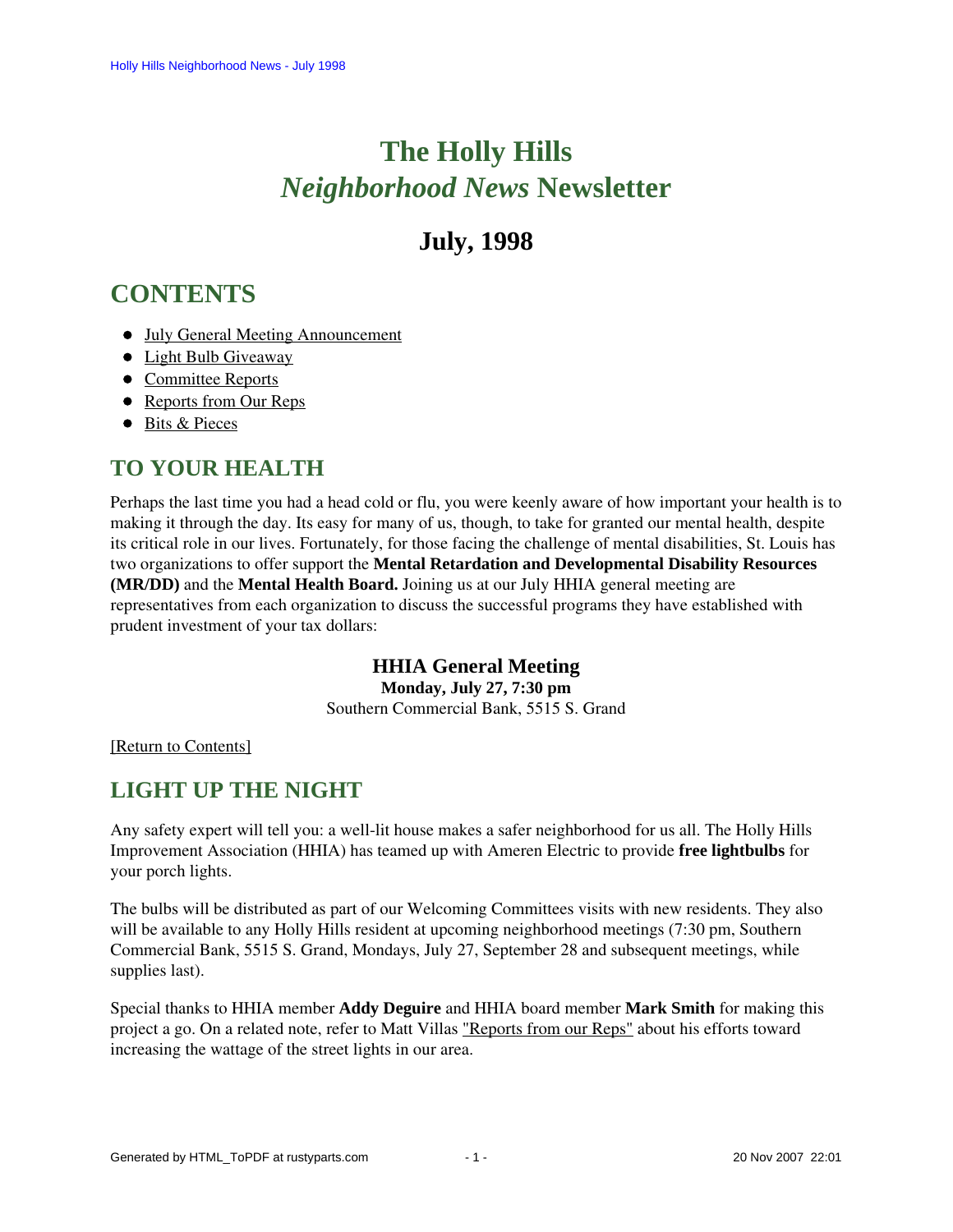<span id="page-1-0"></span>[\[Return to Contents\]](#page-0-2)

### <span id="page-1-4"></span>**REPORTS FROM HHIA COMMITTEES**

- [Events/Fundraising](#page-1-1)
- [Welcoming Committee](#page-1-2)
- [Maintenance/Improvements](#page-1-3)
- [Beautification](#page-2-1)

#### <span id="page-1-1"></span>**EVENTS/FUNDRAISING**

Good food, good friends and good fun set the tone for Holly Hills first **Volunteer Appreciation Event,** held at the end of May in the neighborhoods historic Lyle House at the southeast corner of Carondelet Park.

The HHIA board began by compiling a list of more than 150 residents, government representatives and business owners who have participated in past and on-going Holly Hills improvement projects. Invitations were sent to the entire list. Next, the Lyle House received a good spring cleaning, some decorative touches and a spread of refreshments to serve attending guests. As an added bonus, the event garnered a front-page cover story in the May 31 *South Side Journal,* promoting Holly Hills volunteer spirit.

HHIA is especially grateful to **Joe Koppeis, of the Market Place of Holly Hills** (scheduled to open before the end of the year), who generously donated the refreshments for the event. Thanks also to **Ald. Fred Wessels,** who arranged for our use of the Lyle House.

[\[Return to Committee Report List\]](#page-1-4)

#### <span id="page-1-2"></span>**WELCOMING**

#### **You Can Help!**

As always, we look forward to receiving your calls when new neighbors move in. In addition, we are in need of a new batch of volunteers to keep pace with our Welcoming visits. A minimal time commitment (two-three hours, scheduled at your convenience, approximately every three months), visiting new neighbors helps make everyone feel like a welcome part of the neighborhood. Besides, it's fun!

Or, if you'd like to participate, but aren't into going out, we could use an individual willing to schedule our volunteers' visits (via phone). For more information on either of these volunteer opportunities, give us a call today at 569-5708.

[\[Return to Committee Report List\]](#page-1-4)

#### <span id="page-1-3"></span>**MAINTENANCE/IMPROVEMENTS**

Commendations go to two business owners at Morganford and Loughborough who have been doing great work in sprucing up their corner of the neighborhood a wonderful reflection on the entire area:

**Geoffrey Seitz** has purchased the building on the northeastern corner of the intersection the building in which he has operated his violin shop for the past decade; he is expanding his shop as well as sprucing up the interior and exterior of the building. Seitz is making a big investment with the upgrade, but feels its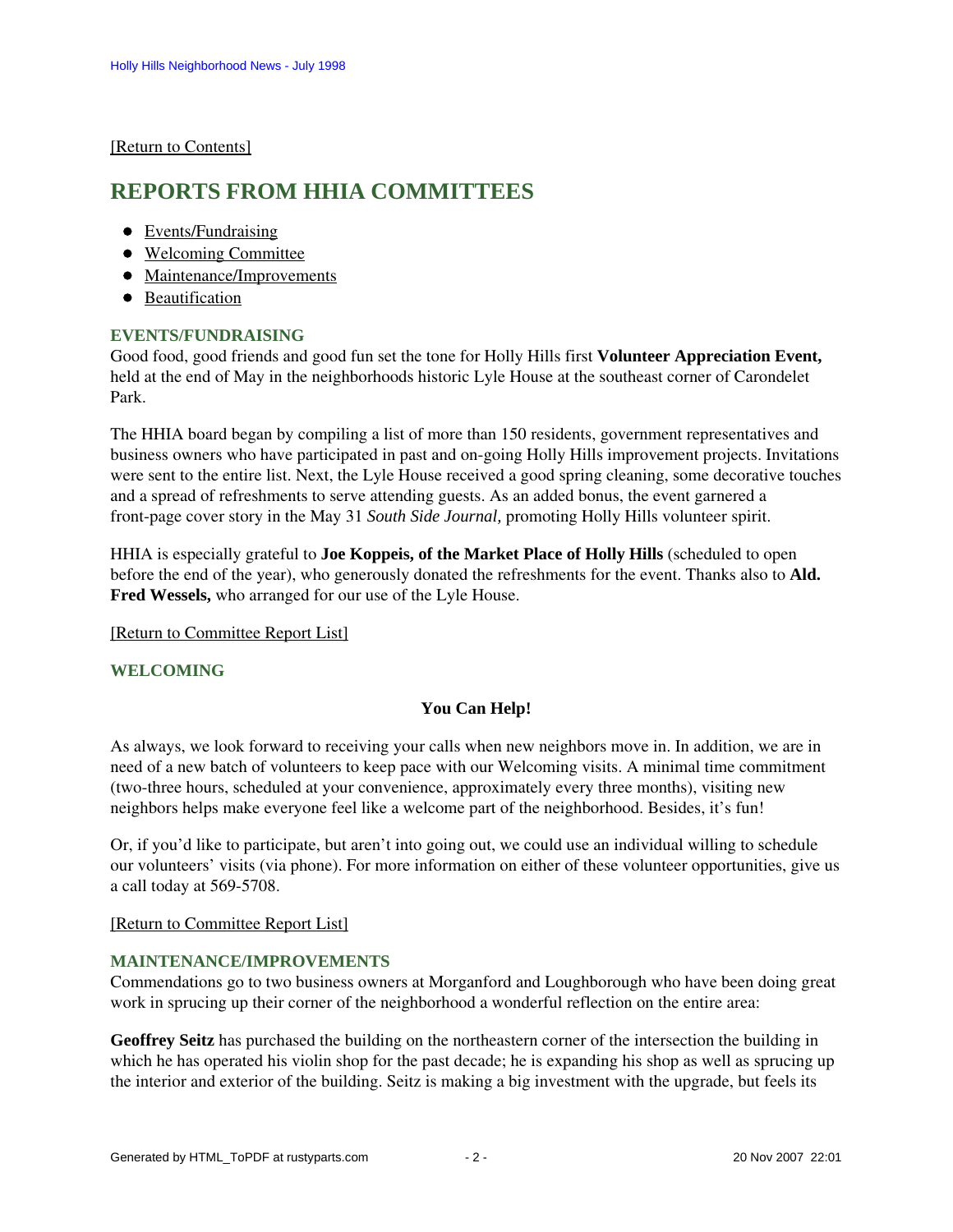worth it. His business repairing and selling violins has grown from a small, local shop to one that attracts customers from all over the country. Seitz feels the location he chose in Holly Hills has contributed to the growth. We believe in the city, he says. I and my co-worker both live in the city. Seitz notes he is planning a grand opening celebration for his expanded quarters, probably this fall. Look in future newsletters for an update, or drop by his shop for a visit.

You may also have noticed the shopping center at Morganford and Loughborough also recently changed hands, purchased by **Walpert Properties.** Like Seitz, Walpert is making efforts to improve its new property. A much-needed parking lot repavement already has taken place, plans are under way for improvements to the building facade, and a new tenant is in the works for the location formerly occupied by Walgreens.

Join us in congratulating Seitz and Walpert for investing in our neighborhood. We also commend **Alderman Fred Heitert** for facilitating both projects.

[\[Return to Committee Report List\]](#page-1-4)

#### <span id="page-2-1"></span>**BEAUTIFICATION**

As the summer unfolds, our Beautification Committee has been hard at work watering, pruning and weeding our many flower beds and pots around the neighborhood. Of course were always looking for volunteers to join us in these efforts, but if your green thumb is more of the gardening variety, we wanted to let you know that the citys Gateway Greening program also sponsors raised-bed neighborhood gardens in public areas. If you are interested in leading efforts to establish such a garden in Holly Hills, contact us at 569-5708 for more details.

#### [\[Return to Committee Report List\]](#page-1-4)

[\[Return to Contents\]](#page-0-2)

## <span id="page-2-3"></span><span id="page-2-0"></span>**REPORTS FROM OUR REPS.**

- [Alderman Fred Wessels, 13th Ward](#page-2-2)
- [Alderman Matt Villa, 11th Ward](#page-3-0)
- [Congressman Dick Gephardt, Third Cong. District](#page-3-1)
- [State Rep. Brian May, 108th District](#page-4-1)

#### <span id="page-2-2"></span>**Alderman Fred Wessels, 13th Ward**

With funding from the Department of Health, Alderman Wessels and HHIA co-sponsored a **pet vaccination clinic** June 20. Held at St. Stephen's church, two dozen pets received vaccinations at the event. On June 13, Alderman Matt Villa sponsored a similar clinic in the 11th ward, distributing approximately 40 more vaccinations.

Alderman Wessels also reports working with the city's **Forestry Division** to plant several trees along the railroad tracks at Bates and Arendes. The effort further beautifies this area of the neighborhood, following last year's HHIA Bates Street improvement project. The city will do its best to keep the trees watered this summer, but would appreciate your assistance. Especially if you live near where the new trees are planted, feel free to give them a drink if they're looking thirsty!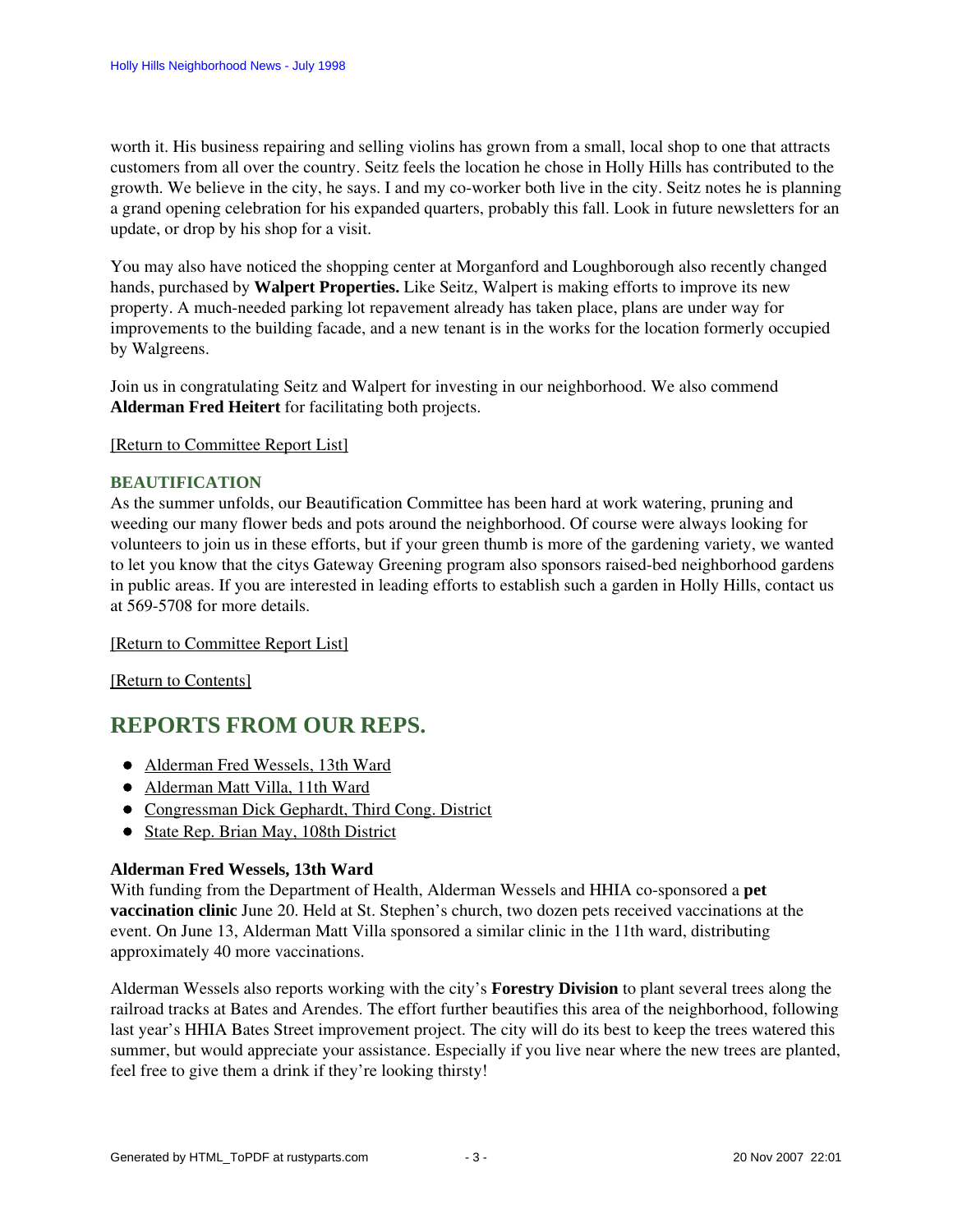If you've been spending any time in Carondelet Park, you probably noticed some hustle and bustle taking place at the boat house right around the Fourth of July. The event was more than just extra holiday fireworks. Alderman Wessels notes a local production company was **filming a WWI-era documentary** entitled, "A Will of Their Own" June 29-July 7. The boat house was used for the film's villa hospital scenes. An airtime for the program has yet to be announced. We'll try to list it in our newsletter when available, so you can look for the scenes with your favorite park in disguise.

#### [\[Return to Representative List\]](#page-2-3)

#### <span id="page-3-0"></span>**Alderman Matt Villa, 11th Ward**

Making good on one of his campaign promises, Alderman Villa recently held an **Advisory Committee meeting** to seek our input regarding the wards annual funding allocation. The committee, composed of grassroot-level neighborhood residents and representatives, recommended a significant portion of the budget be used to upgrade street lighting throughout the entire ward from 70-watt to 150-watt high-pressure sodium street lights.

Additional ward funding will be allocated to continued tree plantings, improvements to Bellerive Park, and supporting the 50/50 sidewalk program (where homeowners and the city divide the cost of sidewalk repairs). Carondelet Park, which receives its own separate funding allocation, also will be seeing repairs in the coming year, including maintenance work on Pavilion #1 as well as painting the lightpoles in the ball park area.

Alderman Villa also noted that the city has allocated funds for **repaving Loughborough** in 1998, including at least the length from Broadway past Morganford in the 11th, 12th and 13th wards. This is a very welcome improvement for the entire area!

#### [\[Return to Representative List\]](#page-2-3)

#### <span id="page-3-1"></span>**Congressman Dick Gephardt, Third Cong. District**

In 1994, Congressman Gephardt helped pass the Violent Crime Control and Law Enforcement Act, whose centerpiece COPS program focused on hiring additional police, and increasing crime prevention programs and prison funding. A recent FBI crime report indicates that the COPS program and other efforts have been working. The report indicates a reduction in serious crime, particularly in St. Louis, where, since 1994, murder and manslaughter are down 38%, rape is down 26%, assault is down 30% and burglary is down 19%.

While these figures are a welcome trend, Congressman Gephardt encourages us to continue doing all we can to make our neighborhood safer. For example, keep in touch with your Police Community Relations Officer Mark Reichert (444-0176) and neighborhood liaison Officer Christy Long (444-0180), regularly attend police department public meetings, and remain actively involved in HHIAs and your own blocks projects. Most important, if you see a crime or suspected crime in action, call Emergency 911 and report it! Communities become safer and stronger as more good people become committed to making things better, says Gephardt.

#### [\[Return to Representative List\]](#page-2-3)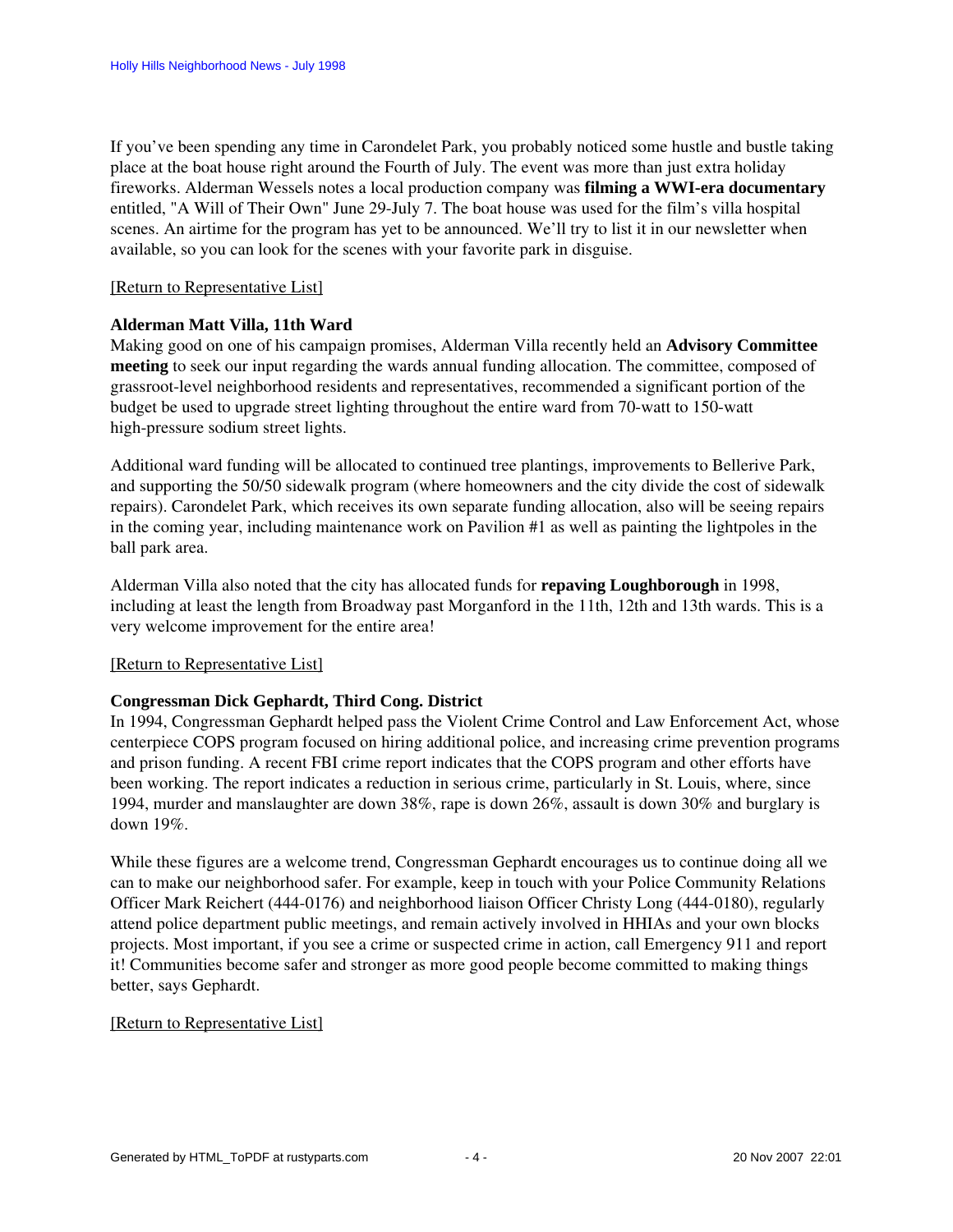#### <span id="page-4-1"></span>**State Rep. Brian May, 108th District**

As reported in our May issue of Neighborhood News, a key piece of legislation co-sponsored by Rep. May was a House bill to implement tougher laws against persistent sex offenders. This month, May reported successful implementation of the major clauses of his bill, when it was merged into a larger package of legislation (HBs 1405, 1109 and 1335).

During the past three years, May has worked hard on this issue. Two years ago, he participated in creating longer sentences for sex offenders; last year he adopted legislation making names and addresses of felony sex offenders available to the public. This year, Rep. Mays efforts helped ensure that sex offender registration information be kept up to date so that innocent citizens are not labeled as sex offenders simply because they move into a residence formerly occupied by someone who was a sex offender (while the records are not updated to reflect the move).

Being a parent myself, says Rep. May, I do not welcome the thought of a sex offender moving onto my block without my knowledge. But I also worry about inaccurate information being provided and an innocent person being labeled a criminal. With this legislation, weve taken one more step to see that neither of these things happen.

#### **Mark your calendar:**

Rep. May will be attending our September 28 HHIA General Meeting to address any questions you might have on his legislative efforts in these and other areas.

[\[Return to Representative List\]](#page-2-3)

[\[Return to Contents\]](#page-0-2)

### <span id="page-4-4"></span><span id="page-4-0"></span>**BITS & PIECES**

- [A Grand \(Re\)Opening](#page-4-2)
- [Resources for Rental Property Owners](#page-4-3)
- [Welcome, New Members](#page-5-0)

#### <span id="page-4-2"></span>**A Grand (Re)Opening**

Not exactly within the boundaries of Holly Hills, but a welcome expanded service for the entire area is the new **Buder Branch St. Louis Public Library,** scheduled to host a Grand Opening celebration on Sunday, July 12, 2 - 5 pm. The branch has moved up the street from its former location, and is now located at 4401 Hampton Avenue (just south of Chippewa). A state-of-the-art renovation of its new facilities includes ample parking, plenty of space for printed materials as well as accommodations for the latest technology that will help you quickly access whatever resources you are seeking. A little too far to walk? Dont forget we also have the nearby Carondelet Branch at 6800 Michigan as an additional well-stocked library resource still housed in its original Carnegie-funded Romanesque architecture.

#### [\[Return to Bits & Pieces Content\]](#page-4-4)

#### <span id="page-4-3"></span>**Resources for Rental Property Owners**

A new organization, the **St. Louis City Rental Property Owners Association,** was formed recently as an additional resource for area landlords. The new organization is a pro-active owner association dedicated to stabilizing and improving rental market throughout the city. To accomplish its mission, members plan to